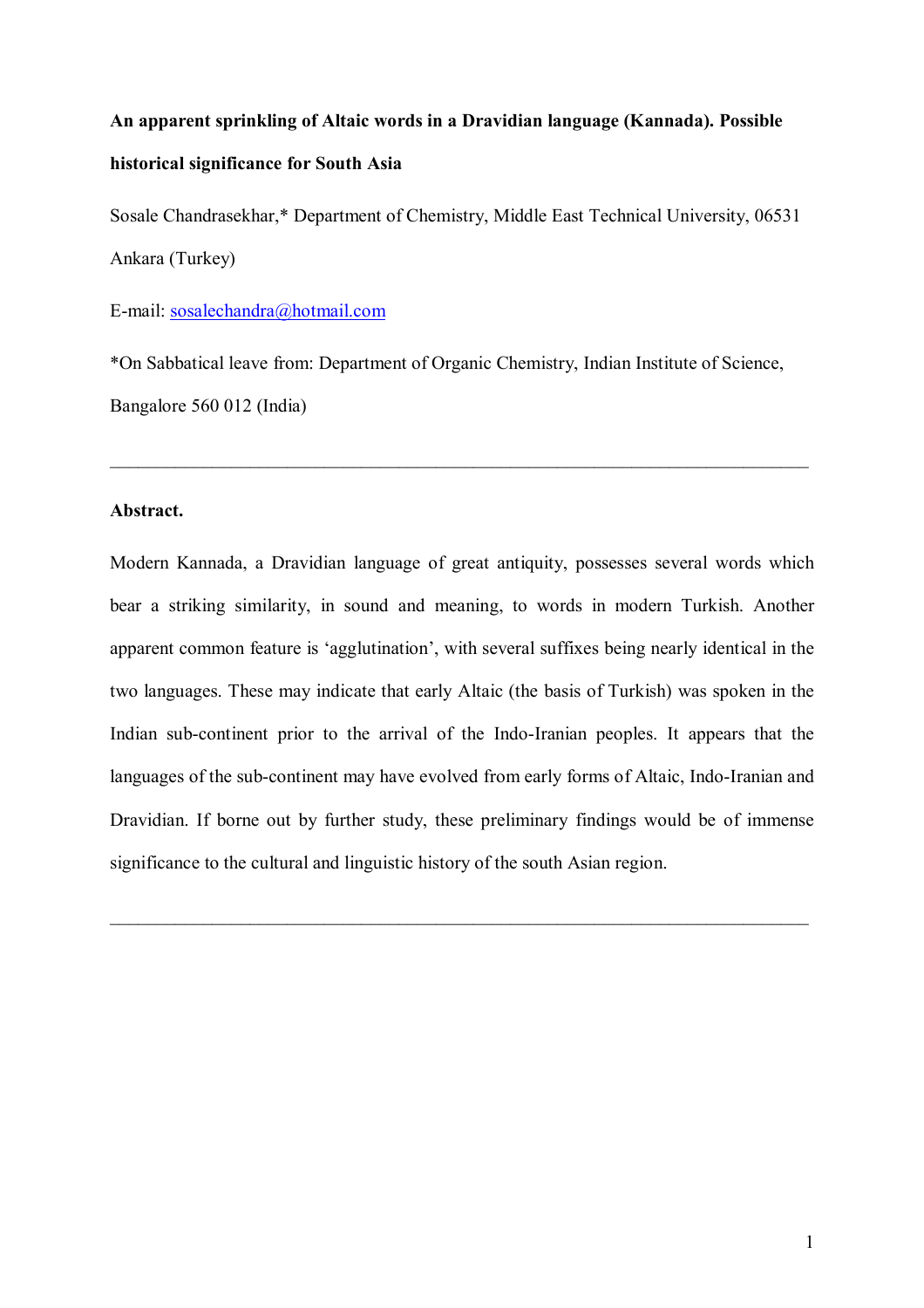There appear to be several words in modern Turkish that bear a close similarity in both sound and meaning to words in the Dravidian language Kannada (also 'Kanarese'). These words are in common usage in both languages. Importantly, also, grammatical similarity is to be found in the system of suffixes employed in both the languages ('agglutination'). In fact, some of the suffixes are practically identical in the two languages. A list of the words and suffixes is appended further below.

A possible explanation for these similarities could be that a form of Altaic, the ancient central Asiatic language that is the basis of Turkish, was the dominant language of the Indian subcontinent prior to the introduction of the Indo-European Sanskrit. Apparently, the subsequently evolving Sanskritic (Indo-Iranian) languages largely supplanted the pre-existing Altaic form in the northern and central parts of the sub-continent; possibly, however, residual traces were left over in languages that evolved in the southern reaches of this region.

It is possible that the Altaic form had been carried over from the Indus civilisation of prehistory, into the Indo-Iranian era of the sub-continent. Also, the Altaic and Indo-Iranian forms may have co-existed for a subtantial period of time. This is because modern Kannada has been strongly influenced by Sanskrit and  $-$  if the present proposals are valid  $-$  may have originated as a hybrid of Altaic and Sanskrit. The creation and sustenance of such a linguistic form indicates the cohabitation of the post-Indus and Indo-Iranian cultures over a substantial period of time.

It is widely believed by scholars, however, that Kannada is a Dravidian language, based on its similarity to Tamil, the Dravidian archetype. In its antiquity, Kannada is considered second only to Tamil within the Dravidian family. Inscriptions in Kannada, based on archeological discoveries, have been dated as early as the fifth century A.D. All evidence, therefore, is believed to indicate that written Kannada is at least 1500 years old. (Modern Kannada is the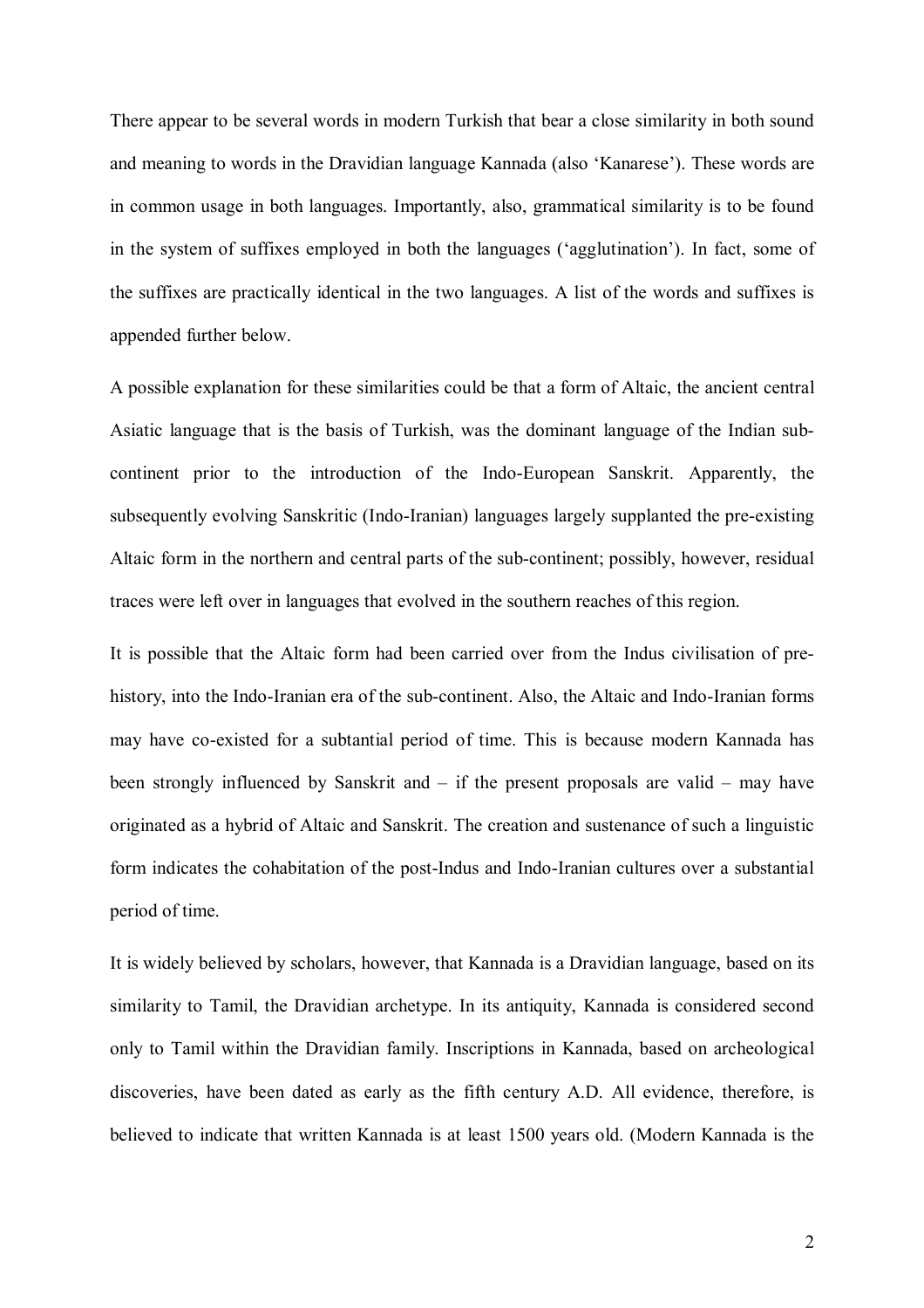mother tongue of well over fifty million people, mostly residing in the south Indian state of Karnataka; a significant diaspora resides in the U.S.A.)

In the light of the present proposal, however, it seems possible that all three influences  $-$ Altaic, Indo-Iranian and Dravidian  $-$  formed early Kannada. It is also quite likely that an earlier blend of Altaic and Dravidian was the progenitor of Kannada. If so, it appears that the introduction of Sanskrit largely wiped out the Altaic component, leaving only the vestigial traces seen today. It is thus that in Kannada, a sliver of Altaic is (apparently) sandwiched in between Indo-Iranian and Dravidian.

A serious problem in testing the above proposal is that the Indian sub-continent was successively ruled by several Turkic-speaking Muslim dynasties in the post-medieval period (*ca.* 1000 A.D. onwards). Indeed the languages of northern India bear testimony to the fact that several words, apparently of Altaic origin, were introduced during this period, and are in routine use even today. However, the Turkic influences were largely restricted to the northern parts of the sub-continent, and are unlikely to have influenced Kannada to any substantial extent. In fact, the list of words below are unique to Kannada and (generally) bear no relation to words in other Indian languages. (A related complication derives from the fact that both Turkish and the modern Indian languages have been commonly influenced, to varying extents, by Persian and Arabic.)

An obvious approach to solving some of these problems would be to compare the earliest available versions of Altaic and Kannada. These would (hopefully) pre-date the above mentioned Turkic period in the history of the sub-continent. It remains to be seen whether the present preliminary findings would be borne out by a more rigrous and serious study. However, it should be noted that very rigid criteria, normally employed to study the evolution of linguistic forms, may not be applicable in this case. This is because of the intimate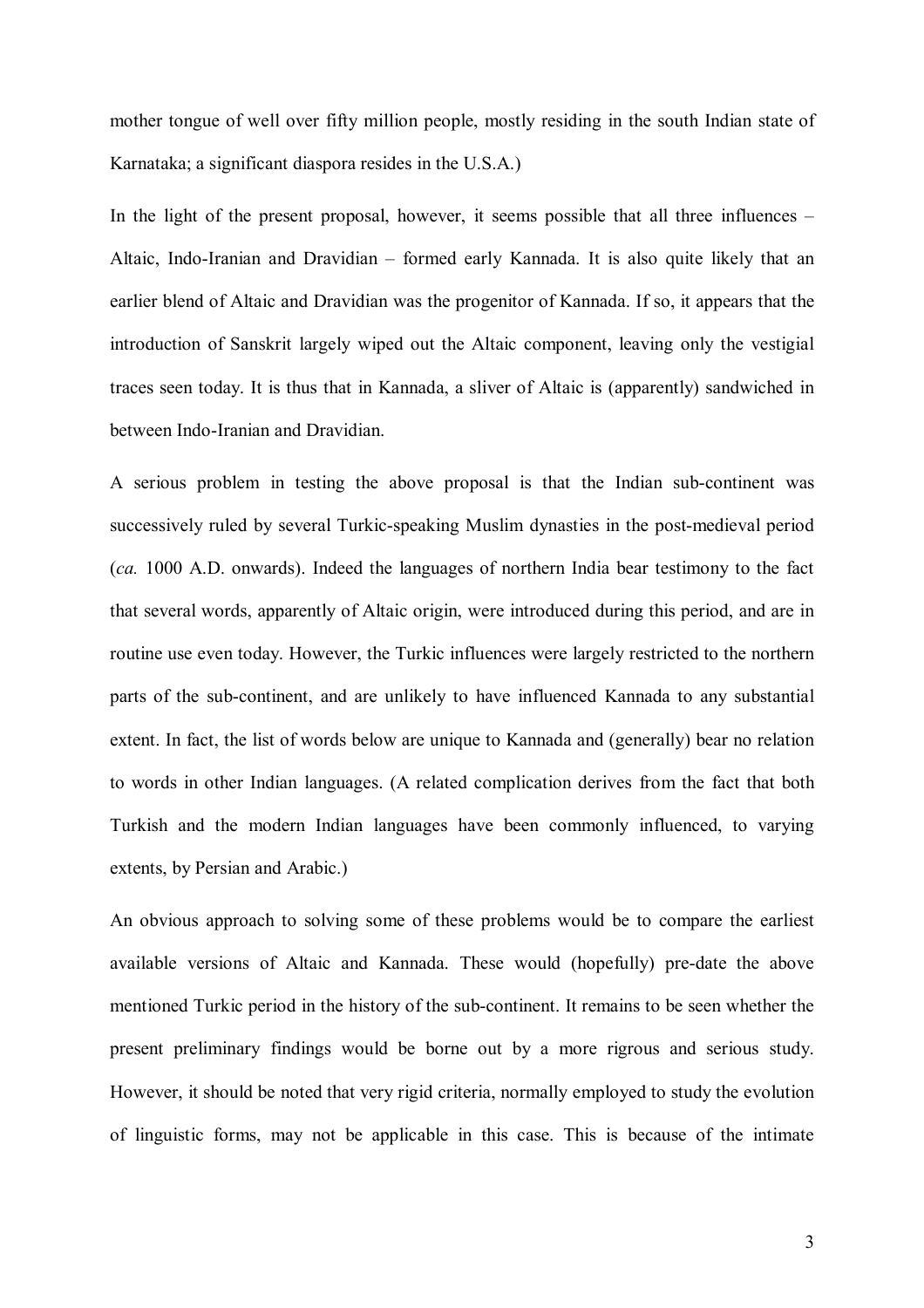blending of several different linguistic streams over a large historical period of time, that seems to be involved in the evolution of Kannada.

If borne out by further study and analysis of the available evidence, these proposals would entail a revision of currently accepted views and notions on the cultural and linguistic origins of the south Asian region and its peoples. It is indeed noteworthy that the Indus civilisation has been dated prior to the 'Aryan invasion' of northern India (*ca.* 2000 BC). Yet, paradoxically, no mention is to be found of the Indus culture in the Vedic texts of the early Indo-Iranians; neither has the language of the Indus people been deciphered so far. The present proposals may throw fresh light on this 'murky' era of pre-history, which, apparently, turned the sub-continent into an ethnic and linguistic crucible, a 'rite' that was to be countlessly repeated down the succeeding millennia.

#### Notes on the list of words and suffixes that follows

The English meaning of each Turkish word is taken from 'Langenscheidt's Universal *Dictionary Turkish-English English-Turkish*í by Prof. Dr. H.-J. Kornrumpf; Altın Kitaplar  $(Istanbul) - Langenscheidt-Verlag (München), 1998. The phonetics and pronunciation therein$ are assumed for the purposes of the present study. The suffixes have been taken from ë*Turkish in Three Months*<sup>'</sup> by Bengisu Rona; Hugo's Language Books (London), 1998. (However, I remain responsible for all errors of interpretation.) The English meaning of each Kannada word is based on the author's personal knowledge of the language, the words being in routine use. In the case of the Turkish verbs only the stem is given (followed by a hyphen) and the (vowel-harmonising) ending is assumed*.*

The relatively apparent examples are marked in bold. One also notes that even when their meanings are not identical, the words may belong to similar classes (*e.g.* 'hangi-henge' are both interrogatives). It is also interesting to note that in many cases, Kannada possesses words of equivalent meaning but deriving from different sources; in these cases one of the words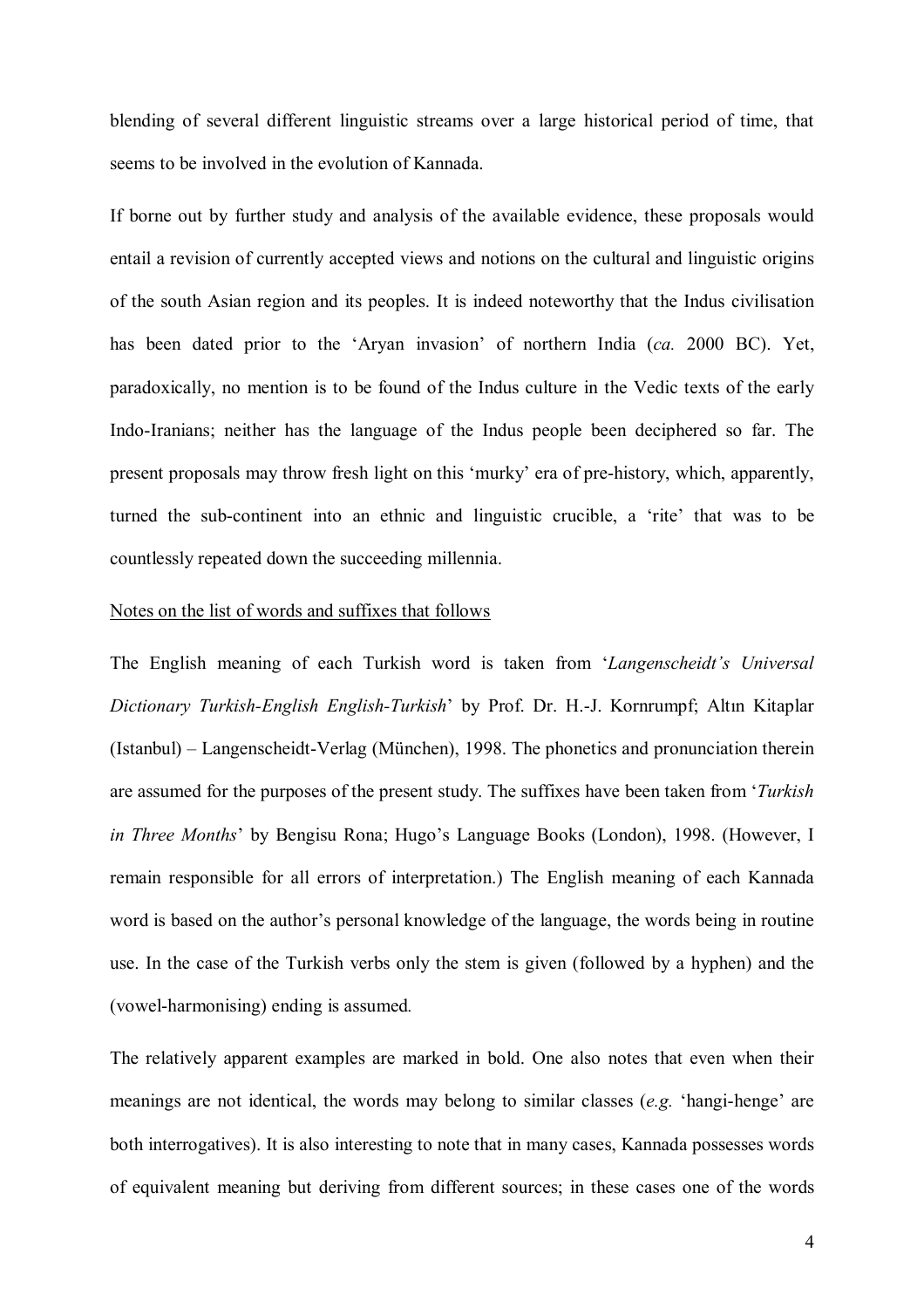apparently possesses a specific or occasional sense. Thus, 'give' in normal parlance is 'kodu', clearly of Dravidian lineage; however, the apparently Altaic 'biru' specifically refers to the offering of sesame during the harvest festival. Similarly, 'cut' is normally conveyed by 'kattharisu', clearly of Indo-European origin; however, the apparently Altaic 'bolusu' specifically means 'shave'. It appears that synonyms of differing origins were accommodated in this manner as the three different linguistic streams merged in Kannada. A few of the Kannada equivalents are also to be found in other Indian languages, notably Sanskrit and Tamil, *e.g.* 'enge' for 'where' in Tamil. Similarly, 'dal' (branch, part, unit) and 'gobar' (manure) are widely used in India. These cases may well indicate the interaction of Altaic with both Dravidian and Indo-Iranian (perhaps 'early Sanskrit').

One cannot, however, overstate the above cautionary caveat on the common ground, that exists for historical reasons, between Turkish, Persian, Arabic and the modern Indian languages. Even the Kannada-speaking regions were continually ruled by Muslim dynasties from  $ca$ . 1400 – 1800 A.D., and the resulting linguistic imprints are apparent even today. Thus, 'zamin' – clearly from the Persian – is routinely used in Kannada to imply a plot of land. Therefore, further work would be needed to disentangle the skein of historical and linguistic evidence, before the above speculations can be confirmed or laid to rest, as the case may be.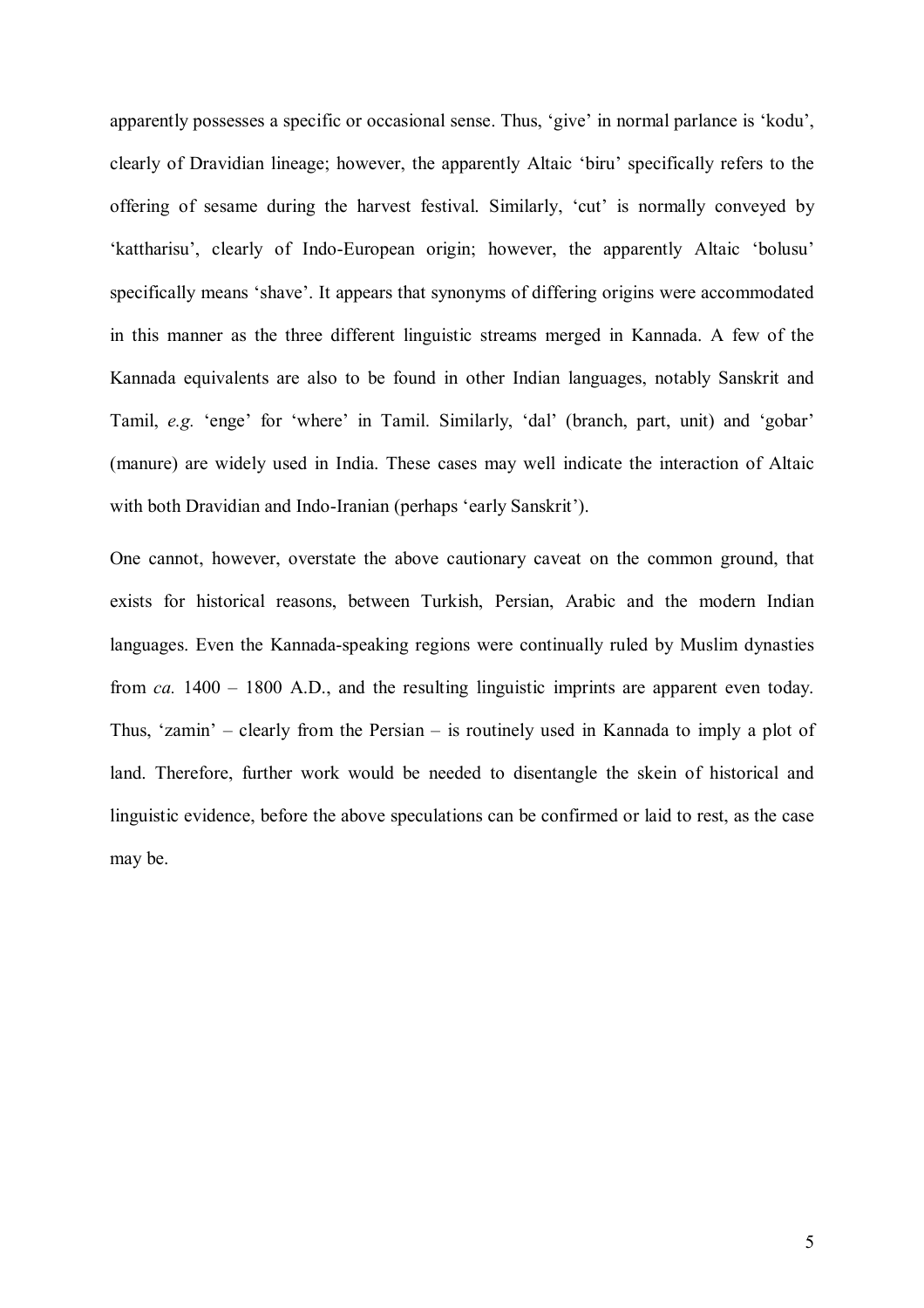## **List of Turkish words with Kannada equivalents**

(English meaning in brackets)

| <b>Turkish word</b>      | Nearest Kannada equivalent           |
|--------------------------|--------------------------------------|
| Ağla- (Cry)<br>1)        | Alu (Weep, Cry)                      |
| Ağri (Pain)<br>2)        | Uri (Burning sensation)              |
| Al- (Take)<br>3)         | Arisu (Pick, Gather)                 |
| Alçalt- (Reduce)<br>4)   | Allisu (Erase, wipe off)             |
| Altı (Six)<br>5)         | Aaru (Six)                           |
| (Arka)daş (Friend)<br>6  | Dasa (Follower)                      |
| Aşır (Excessive)<br>7)   | Aatra (Hurry, haste)                 |
| 8)<br>Bağır- (Shout)     | Bayyi (Scold)                        |
| Bağla- (Tie, bind)<br>9) | Bagi, bigi (Fasten, tie tightly)     |
| 10) Baskan (Chief)       | <b>Bhaskar (Popular name)</b>        |
| 11) Başar (Success)      | Basari (Pregnancy)                   |
| $12)$ Ben (I)            | Yen (I, old Kannada)                 |
| 13) Bere (Bruise)        | Bare (Burn, bruise)                  |
| 14) Bir (One)            | <b>Bari (Only)</b>                   |
| 15) Boşal- (Drain)       | Bacchalu (Drain)                     |
| 16) Böğur- (Bellow)      | Bogalu (Bark, bellow)                |
| 17) Bölün- (Be divided)  | <b>Bolusu</b> (Shave, cut)           |
| 18) Calis (Work)         | Kelasa (Work)                        |
| 19) Dal (Branch)         | Dal (Branch)                         |
| 20) Dillim (Slice)       | Thilli (Dilute); Thelu (Thin)        |
| 21) Durak (Stop)         | Dorku (Last long, 'halt' long?)      |
| 22) Eki (Sown)           | Agi (Dig, an agricultural operation) |
| 23) Geniş (Wide)         | Genu (Width)                         |
| 24) Gida (Food)          | Gadad (Heavy meal)                   |
| 25) Girtlak (Throat)     | Gilla (Lower chin)                   |
| 26) Göl (Lake)           | Kola (Pond)                          |
| $27)$ Gör- (See)         | Gur (Stare, 'Guri': Aim)             |
| 28) Görev (Duty)         | Gaurava (Honour)                     |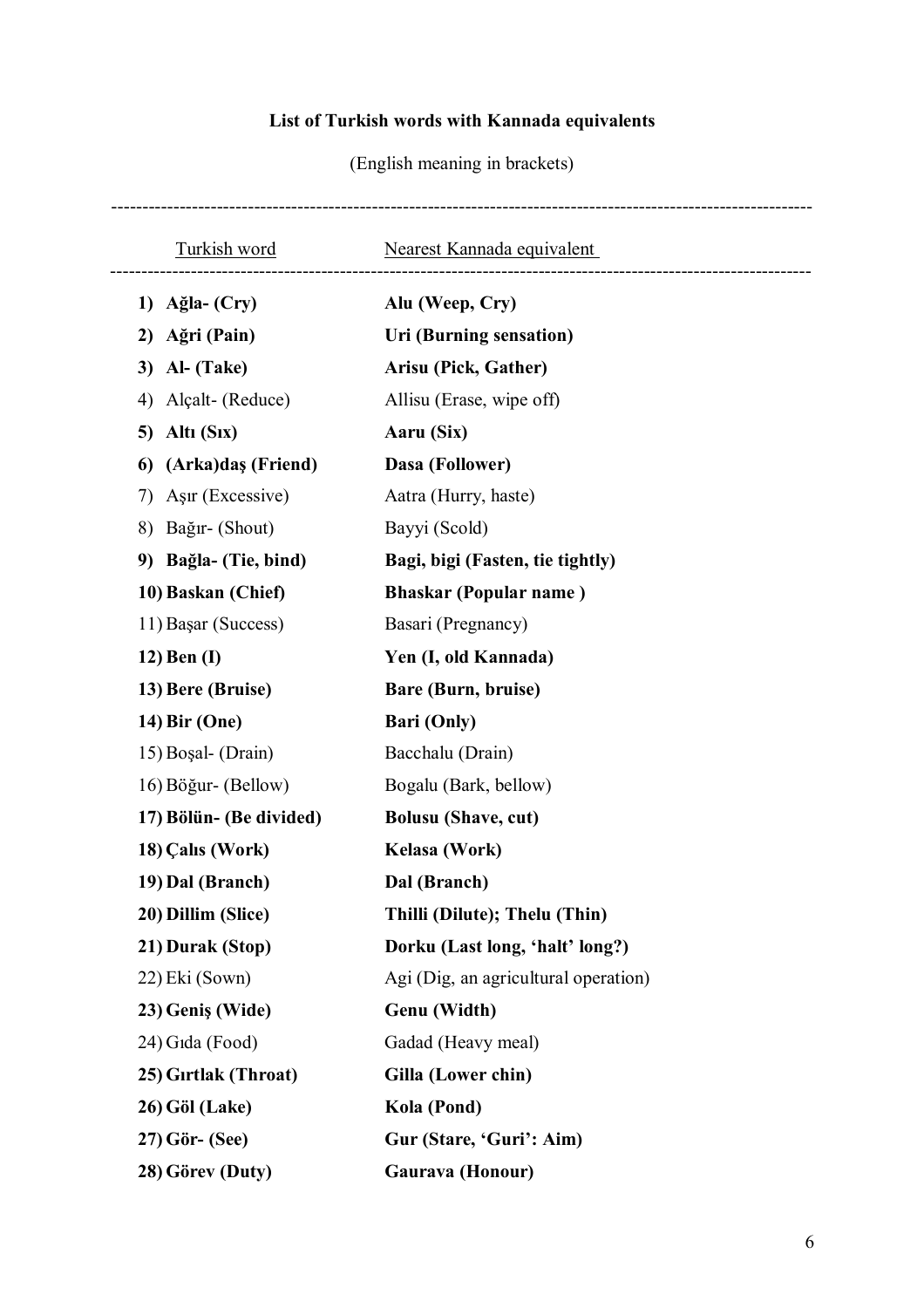| 29) Gübre (Manure)          | Gobra (Manure)                 |  |
|-----------------------------|--------------------------------|--|
| 30) Gürültü (Loud noise)    | Gurulu (Rumble)                |  |
| 31) Halı (Carpet)           | Haasu (Spread on the floor)    |  |
| 32) Hangi (Which)           | Henge (How: Interrogative)     |  |
| 33) Hareket (Gesture)       | Harke (Vow, religious gesture) |  |
| 34) Hela (Toilet)           | Helu (Excrement)               |  |
| 35) Iç (Inside)             | Iche (Outside, this side)      |  |
| 36) Isyan (Revolt)          | Asainya (Repellant)            |  |
| 37) Işte (Like)             | Ishta (Like, Love)             |  |
| <b>38)</b> It- (Push)       | <b>Idu (Put, Push)</b>         |  |
| 39) Iyi (Good, well)        | Haayi (Soothing)               |  |
| 40) Kabuk (Rind, Shell)     | Kabbu (Sugar cane)             |  |
| 41) Kalk- (Depart)          | Kalach- (Detach, Fall off)     |  |
| 42) Kara (Black)            | Kari (Black)                   |  |
| 43) Karga (Crow)            | <b>Kaage (Crow)</b>            |  |
| 44) Katı (Hard)             | Gatti (Hard)                   |  |
| 45) Katlan- (Suffer)        | Kashta (Difficulty, suffering) |  |
| 46) Kol (Arm)               | Kol (Stick), Tolu (Arm)        |  |
| 47) Kopar- (Break off)      | Kopa (anger)                   |  |
| 48) Korku (Fear)            | Korgu (Worry)                  |  |
| 49) Kötü (Bad)              | Kettu (Bad, Evil)              |  |
| 50) Kurul- (Be established) | Kurusu (Set/sit down)          |  |
| 51) Kutu (Box)              | Kattu (Build, Tie, Package)    |  |
| 52) Kuzu (Young of lamb)    | Koosu (Kid, babe)              |  |
| 53) Küçük(Small)            | Chikk(a) (Small, Tiny)         |  |
| 54) Narin (Slender)         | Naaru (Long and slender fibre) |  |
| <b>55) Oku- (Read)</b>      | Odu (Read)                     |  |
| 56) Orta (Middle)           | Ardha (Half)                   |  |
| 57) Öğle (Noon)             | Hagalu (Day)                   |  |
| 58) Ölçu (Measure)          | Alte (Measure)                 |  |
| 59) Önce (In front)         | <b>Munje (Before)</b>          |  |
| 60) Önde (In front)         | <b>Munde (In front)</b>        |  |
| 61) Örtü (Cover)            | Hoddu- (Cover with blanket)    |  |
| 62) Öte (Yonder)            | Atta (That side)               |  |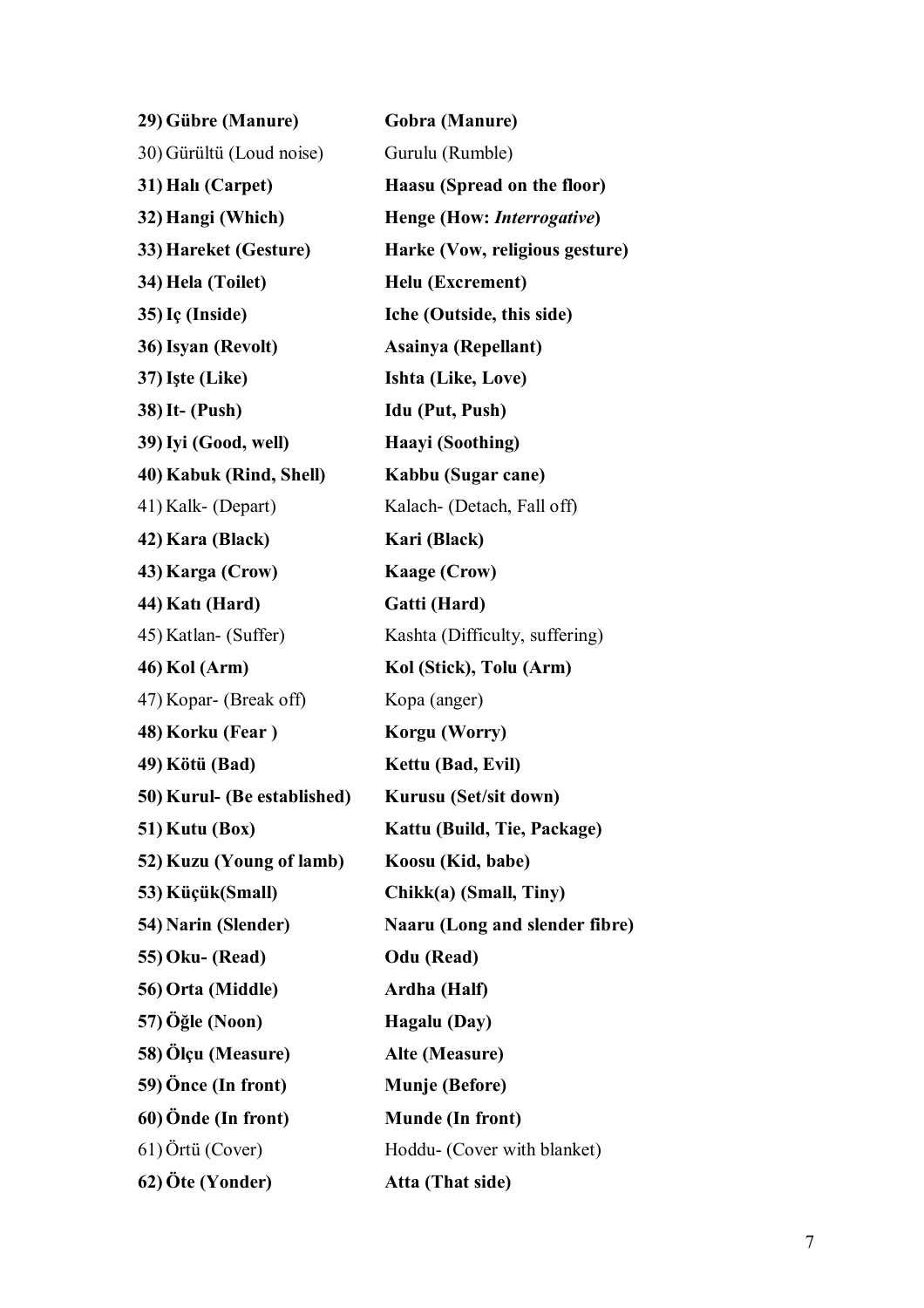| 63) Payla- (Scold)                                   | Bayyi (Scold)                               |
|------------------------------------------------------|---------------------------------------------|
| 64) Pibek (Cat, old Altaic)                          | Bekku (Cat)                                 |
| 65) Salla (Shake)                                    | Alla- (Shake)                               |
| 66) Satiş (Sale)                                     | Setty (Dominant merchant caste)             |
| 67) Sayrı (Ill, Sick)                                | Saayi (Die)                                 |
| 68) Seda (Sound)                                     | Shabda (Noise)                              |
| 69) Sevgili (Darling)                                | Cheluvi (Girl)                              |
| 70) Sicak (Hot)                                      | Shakha (Warmth)                             |
| 71) Sıra (Chain)                                     | Sara (Chain, necklace)                      |
| 72) Tarak (Rake)                                     | Yerka (Harrow)                              |
| 73) Tepe (Hill)                                      | <b>Tippe (Rubbish heap)</b>                 |
| 74) Tırmanmak (Climb)                                | Tirmana (Conclude, final ruling)            |
| 75) Tunç (Bronze)                                    | <b>Kunch (Brass, bronze)</b>                |
| 76) Tüm (Whole)                                      | Thumba (Full)                               |
| 77) Ucuz (Cheap)                                     | <b>Uchita</b> (Free)                        |
| 78) Uyu- (Sleep)                                     | <b>Uyyale (Swing, Cradle)</b>               |
| 79) Uza- (Lengthen)                                  | Udda (Length/long)                          |
| 80) Ütü (Press)                                      | <b>Ottu (Press)</b>                         |
| 81) Var- (Arrive)                                    | Bar- (Come, arrive)                         |
| 82) Vardiya (Shift period)                           | Vare (Shift, move)                          |
| <b>83)</b> Ver- (Give)                               | <b>Biru</b> (Offer)                         |
| 84) Vırıldan- (Talk incessantly) Varalu (Grindstone) |                                             |
| 85) Vurgu (Stress)                                   | <b>Ooru</b> (Press heavily)                 |
| 86) Yat- (Lie down)                                  | <b>Yatne (Suffering)</b>                    |
| 87) Yedi (Seven)                                     | Yelu (Seven)                                |
| 88) Yemek (Food)                                     | Melk (Chew, cud)                            |
| 89) Yetki (Capacity)                                 | Yetku (Reach up, also a measure of ability) |
| 90) Yirmi (Twenty)                                   | Ippattu (Twenty)                            |
| 91) Yudum (Gulp)                                     | Gudum (Gulp)                                |
| 92) Yün (Wool)                                       | <b>Unne (Wool)</b>                          |
| 93) Yüz- (Swim)                                      | Iju (Swim)                                  |
|                                                      |                                             |